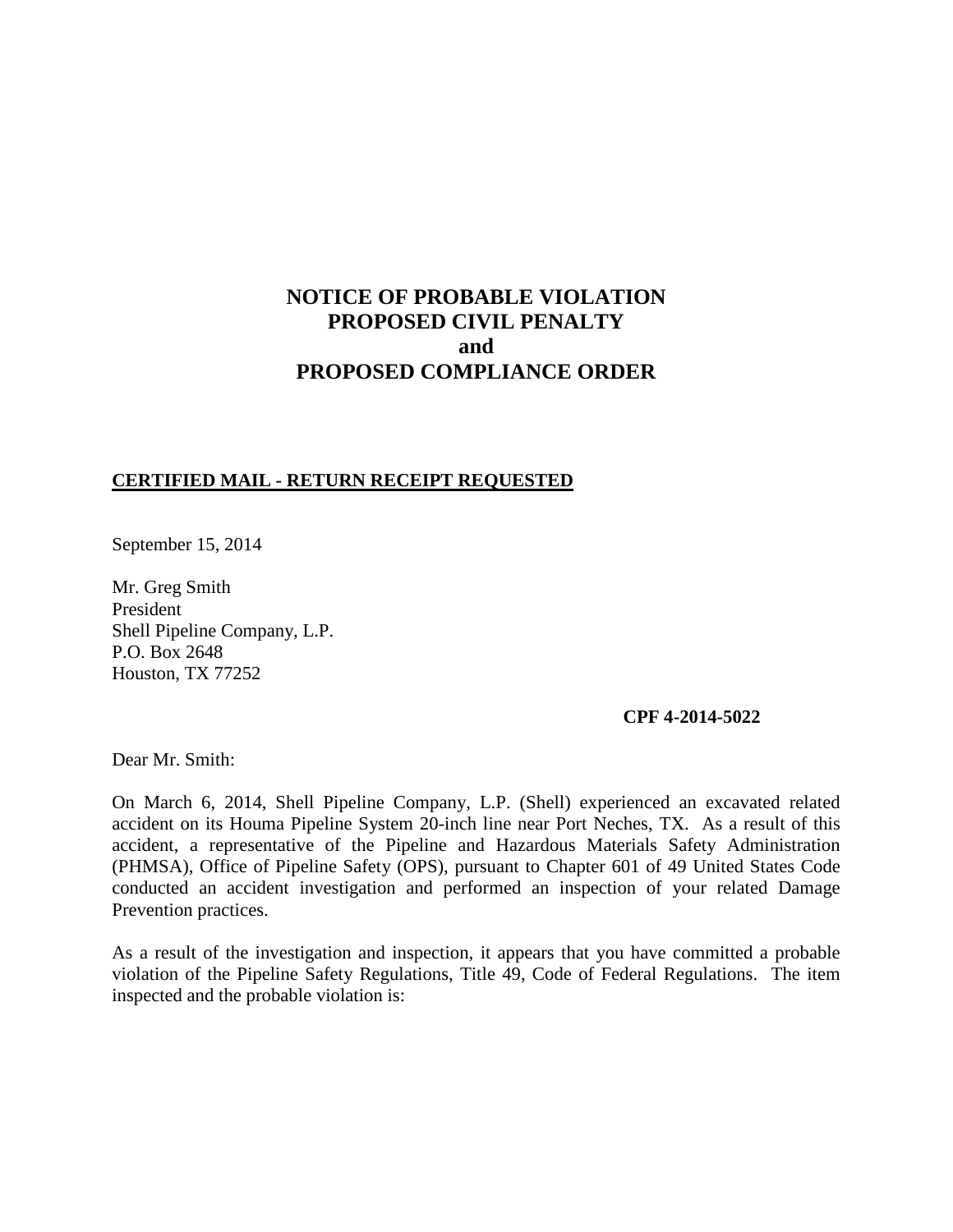### **1. §195.442 Damage prevention program.**

### **(a) Except as provided in paragraph (d) of this section, each operator of a buried pipeline must carry out, in accordance with this section, a written program to prevent damage to that pipeline from excavation activities.**

Shell failed to mark its underground facilities in accordance with their damage prevention program, Pipeline Inspection & Maintenance Manual Section 3.23 – Temporary Locating and Marking, resulting in the damage to its Houston to Houma 20" pipeline. On March 6, 2014, a second party contractor working for Shell damaged the pipeline while setting the anchors for their equipment to perform a horizontal directional drill (HDD) installation.

Prior to the start of excavation, the pipeline's location was not temporarily identified adequately by Shell personnel, causing the pipeline to be damaged during the set-up for the excavation activities being overseen by the operator. During set-up, an anchor for the HDD equipment was lowered into the ground directly above the Shell pipeline, rupturing the line and releasing approximately 364 barrels of crude oil into the environment.

### Proposed Civil Penalty

Under 49 United States Code, § 60122, you are subject to a civil penalty not to exceed \$200,000 per violation per day the violation persists up to a maximum of \$2,000,000 for a related series of violations. For violations occurring prior to January 4, 2012, the maximum penalty may not exceed \$100,000 per violation per day, with a maximum penalty not to exceed \$1,000,000 for a related series of violations. The Compliance Officer has reviewed the circumstances and supporting documentation involved in the above probable violation(s) and has recommended that you be preliminarily assessed a civil penalty of \$[total amount] as follows:

| Item number | <b>PENALTY</b> |
|-------------|----------------|
|             | \$144,000      |

### Proposed Compliance Order

With respect to Item 1, pursuant to 49 United States Code § 60118, PHMSA proposes to issue a Compliance Order to Shell. Please refer to the *Proposed Compliance Order*, which is enclosed and made a part of this Notice.

### Response to this Notice

Enclosed as part of this Notice is a document entitled *Response Options for Pipeline Operators in Compliance Proceedings*. Please refer to this document and note the response options. All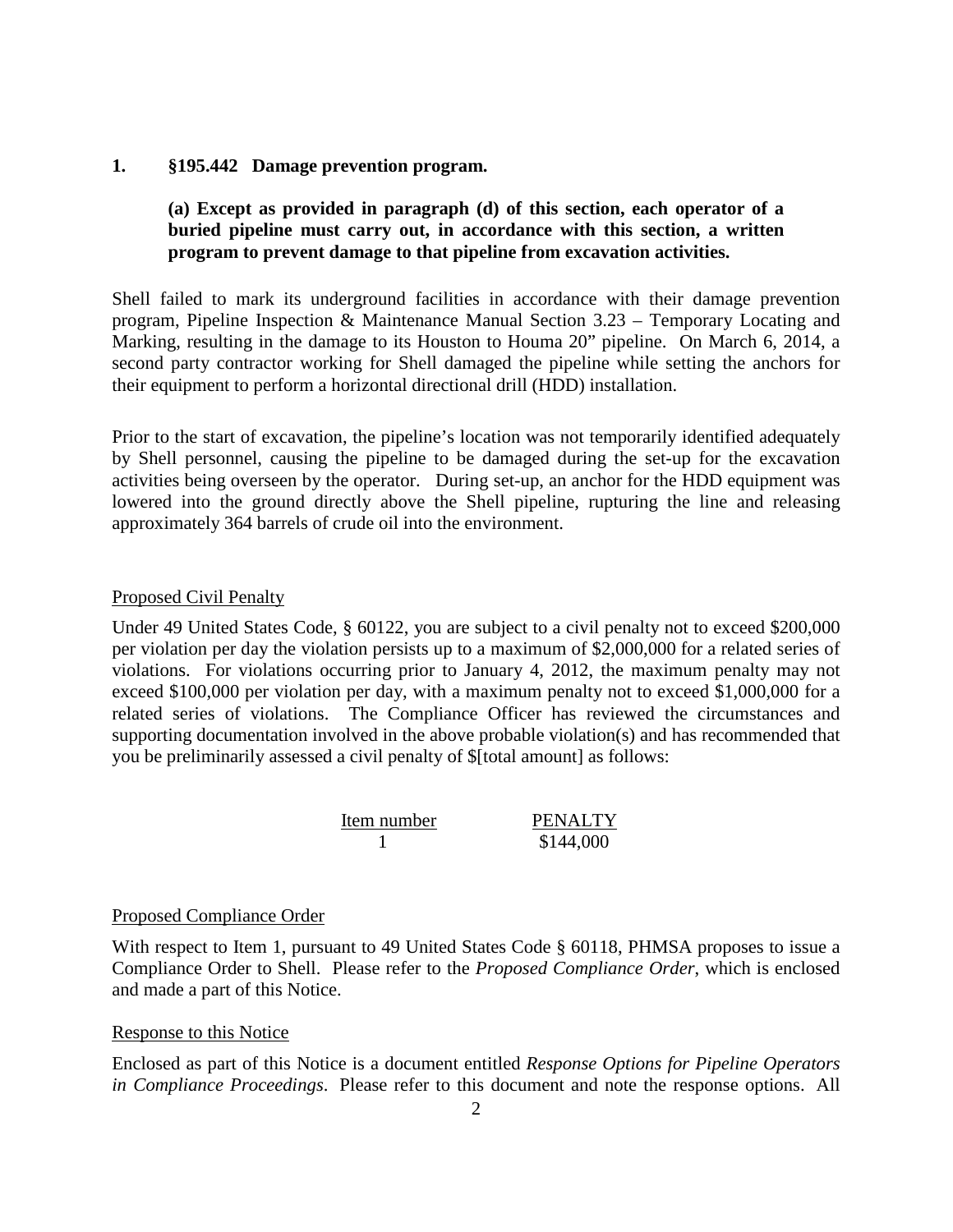material you submit in response to this enforcement action may be made publicly available. If you believe that any portion of your responsive material qualifies for confidential treatment under 5 U.S.C. 552(b), along with the complete original document you must provide a second copy of the document with the portions you believe qualify for confidential treatment redacted and an explanation of why you believe the redacted information qualifies for confidential treatment under 5 U.S.C. 552(b). If you do not respond within 30 days of receipt of this Notice, this constitutes a waiver of your right to contest the allegations in this Notice and authorizes the Associate Administrator for Pipeline Safety to find facts as alleged in this Notice without further notice to you and to issue a Final Order.

In your correspondence on this matter, please refer to **CPF 4-2014-5022** and for each document you submit, please provide a copy in electronic format whenever possible.

Sincerely,

R. M. Seeley Director, Southwest Region Pipeline and Hazardous Materials Safety Administration

Enclosures: *Proposed Compliance Order Response Options for Pipeline Operators in Compliance Proceedings*